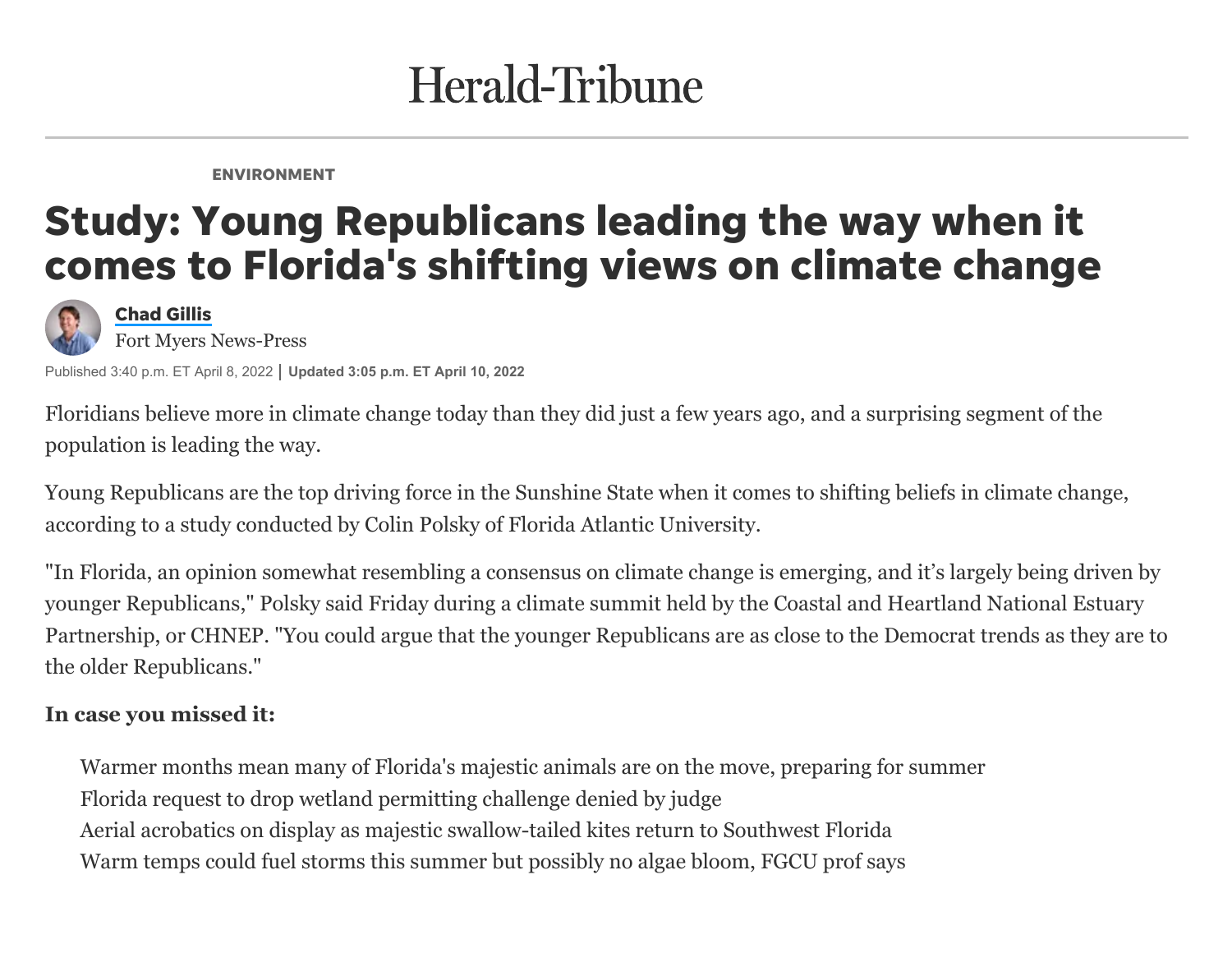Former Gov. Rick Scott's administration famously discouraged the use of the term "climate change." Scott, a Republican, is now a U.S. senator for Florida.

Polsky said it seems Floridians are more likely to believe in climate change today than they were less than a decade ago.

"When I moved here eight years ago from Massachusetts, it seemed like Floridians views of climate change might be different than parts of the rest of the country," Polsky said. "(But) Florida might be the first state that flips from being contrary to climate change to being more supportive of it, which might lead to a domino effect across the country."

Friday was the second day of the CHNEP's 2022 climate summit, and other topics included rising temperatures and sea levels, saltwater intrusion and climate adaptability.

Polsky surveyed between 1,000 and 1,400 people of various backgrounds to get an idea of what percentage of Floridians believe in climate change and whether or not there were differences in beliefs according to political party affiliations.

Turns out, there's not much disagreement between Democrats and Republicans when it comes to climate change here, Polsky's research shows.

"Close to nine out of 10 adult Floridians agree that climate change is happening, and that's a pretty big number," Polksy said. "In Florida we're still seeing a majority of adult respondents responding yes, that climate change is happening and it is human caused."

The questions in the survey were: is the climate changing; if it is changing, is it human-caused; should climate change be taught in K-12 schools; and is the state doing enough to prepare for a changing climate.

Overall, both parties support teaching climate change and resiliency in public schools.

"Old and young Democrats believed about the same but younger Republicans were much more likely to believe it was human caused than older Republicans," Polsky said.

Doris Cortese, who was not at the meeting, is the vice chair of the Republican Party of Lee County.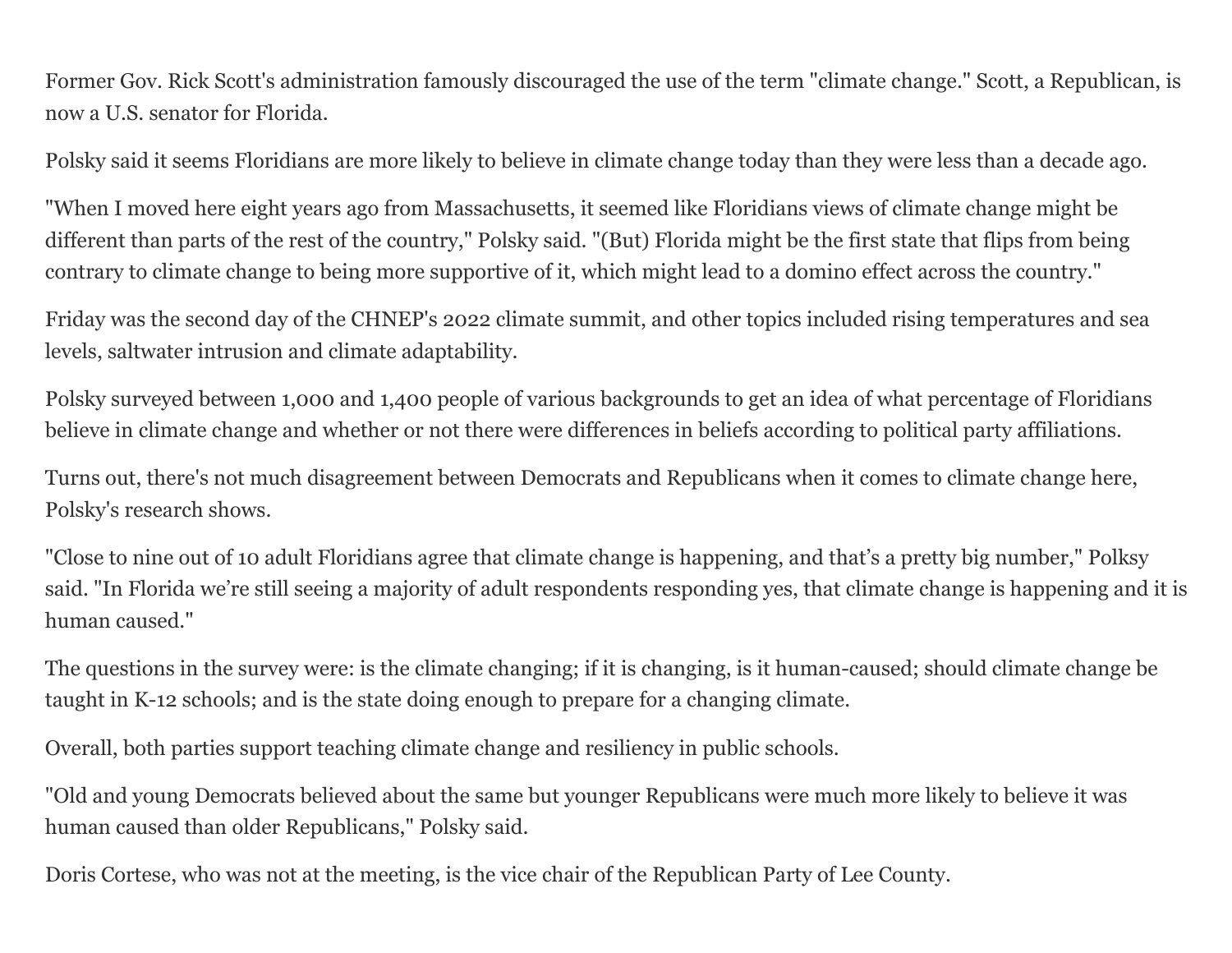She said she believes Florida Republicans are committed to protecting the environment but that she's not so sure Polsky's results are accurate.

"Most young Republicans I know believe in environmental protection, doing what we can," Cortese said. "But I don't think they are sold on climate change and that humans are causing all the problems."

Polsky's survey also asked respondents if the state was doing enough to address climate change.

About 20% of the respondents who were Democrats said Florida is doing enough to protect the state. That number jumped to about 40% when it came to Republicans.

"So that means the majority of Floridians are interested in the state doing more," Polsky said.

Polsky said he plans to further break down the research in hopes of showing links to religious and cultural views as well as educational background.

"We should be able to characterize what Floridian's views are and really dig deep into the social reason for whatever is their stated position," he said.

## Nikki Fried: 'Climate change is not just a theory or abstract idea'

Nikki Fried, Florida's commissioner for agriculture and consumer services, spoke live online to the group.

"Climate change is not just a theory or abstract idea," said Fried, a Democrat who is running for governor. "We live with the consequences every single day."

Fried said polluted air and water are threats to the environment, and that action needs to be taken in order to keep the planet inhabitable.

"This is one of the most urgent issues of our time and it's critical that we come together to protect our natural resources for future generations," Fried said. "We need to take decisive action. Doing nothing is no longer an option."